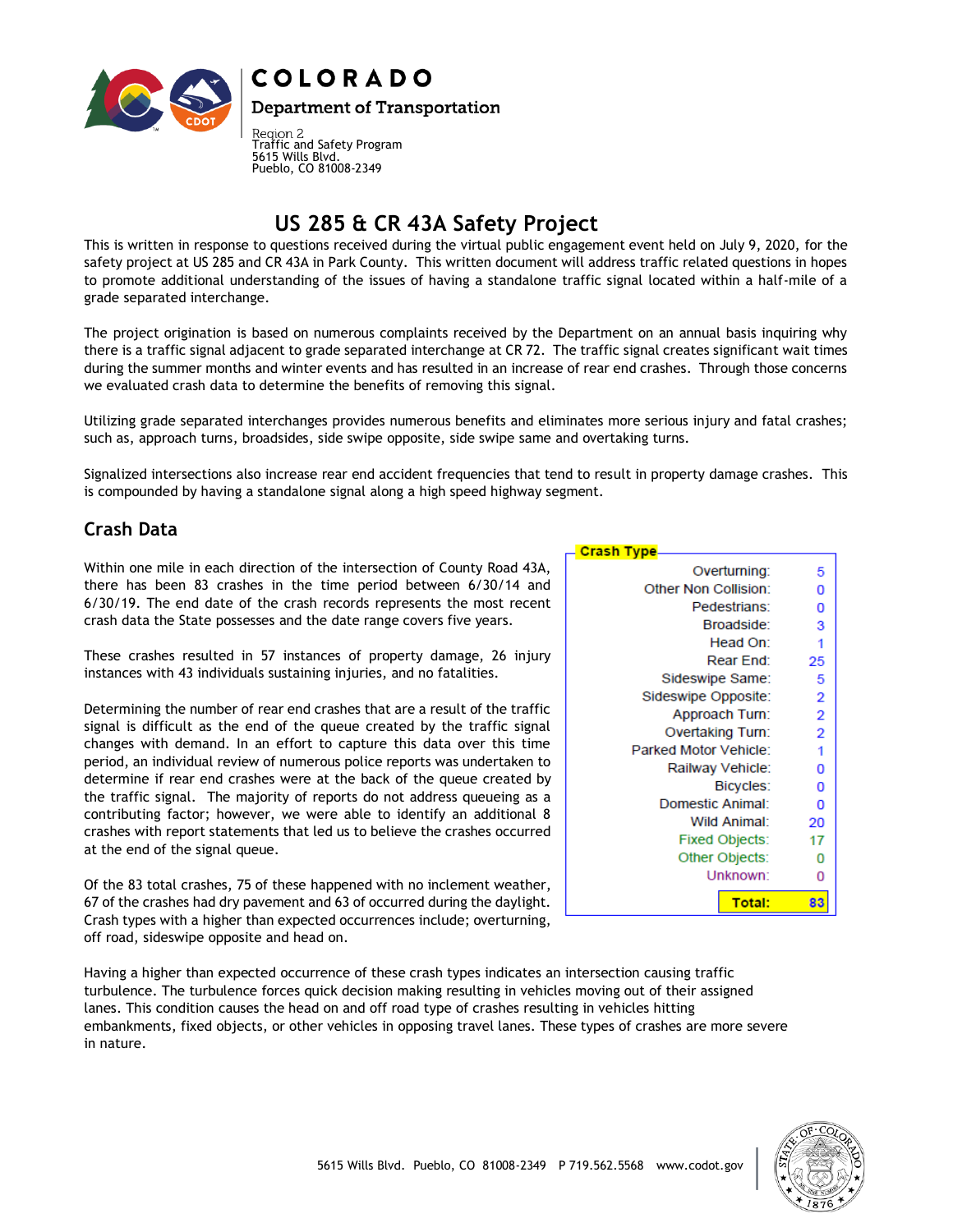Removing the stopping condition created by the traffic signal at CR 43A and installing a median barrier will eliminate several existing crash types and address the higher than expected crash types through elimination or significant reduction.

### **Traffic Operations**

The next effort undertaken was to ensure the redirected traffic will not create operational issues resulting in an increase in crash rates.

The volumes shown below represent daily volumes during 2019. Note that Deer Creek Rd is now referred to as Dellwood Dr.



Not shown on the map is Rolland Valley Dr. which has 1,361 vehicles on an average day. All traffic data was collected between the months of July and August and during the middle of the week – Tuesday through Thursday.

Utilizing Park County information pertaining to the Dispersed Rural Bailey Area, the proposed safety changes will impact a total of 5,455 homes with a vacancy rate of 26%. (2013 Area Census Area data).

Volume on CR 43A was conservatively estimated by assuming a similar number of homes existed north of Bailey, assuming two daily trips per house, and ignoring vacancy rates. The volume used was 3000 vehicles per day, with a peak hour of 300 vehicles per hour. It was further estimated that all of these vehicles are turning left out of CR 43A.

The peak trips diverted onto Delwood Dr. to get to the interchange would be less than 400 vehicles during the worst hour. The acceptable capacity of this type of road is in the range of 1000 – 1200 vehicles per day. There is enough excess capacity to create a low stress trip to get to the interchange using this route.

Merging conditions on US 285 for northbound traffic was reviewed. The US 285 north-bound AM peak hour volumes are as follows: